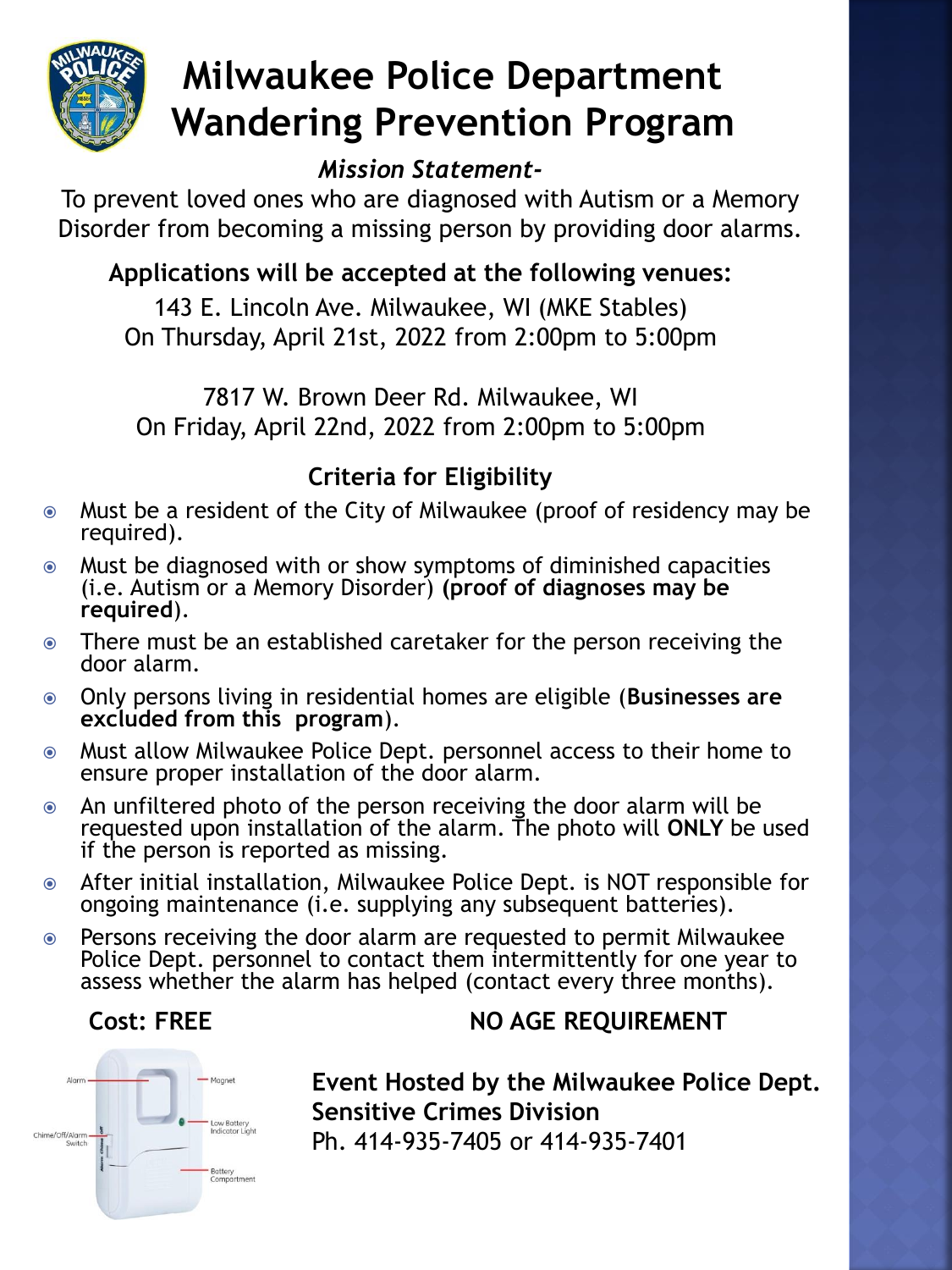

# **Milwaukee Police Department Wandering Prevention Program**

### Installation Dates and Times

| Date: |  |  |  |
|-------|--|--|--|
|       |  |  |  |

Time: \_\_\_\_\_\_\_\_\_\_\_

### *Maintenance Care for Door Alarm*

• Care giver is responsible for changing the batteries on the door alarms.

#### *What's included Wandering Prevention Program*

- 2 Door Alarms
- Replacement batteries
- **◎** FREE Installation
- A log sheet

Any questions or referrals please contact the Milwaukee Police Department-Sensitive Crimes Division at 414-935-7405 or 414- 935-7401

**For Wandering Prevention Flyers visit any Milwaukee Police Department District**

**Provided by the Milwaukee Police Department-Sensitive Crimes Division** 

## **How to Report A Missing Person**

**There is not a 24 hour waiting period to report a missing person**

### **Non Critical Person**

- Go to any Milwaukee Police Department District to make the report
- Be prepared to sign a missing person certification form.
- Have a current photograph (without a filter) of the missing person.
- Be prepared to answer questions regarding the missing person.

### **Critical Missing Person**

- Call the MPD immediately from the location the person is missing from. Officers will respond to your location
- **■** Be prepared to sign a missing person certification form.
- Have a current photograph (without a filter) of the missing person.
- Be prepared to answer questions regarding the missing person.

For more information about missing persons and to see what qualifies as a critical missing please visit MPD's Missing Person Website:

[https://express.adobe.com/page/6](https://express.adobe.com/page/6OvsGMqf7kNfI/) OvsGMqf7kNfI/